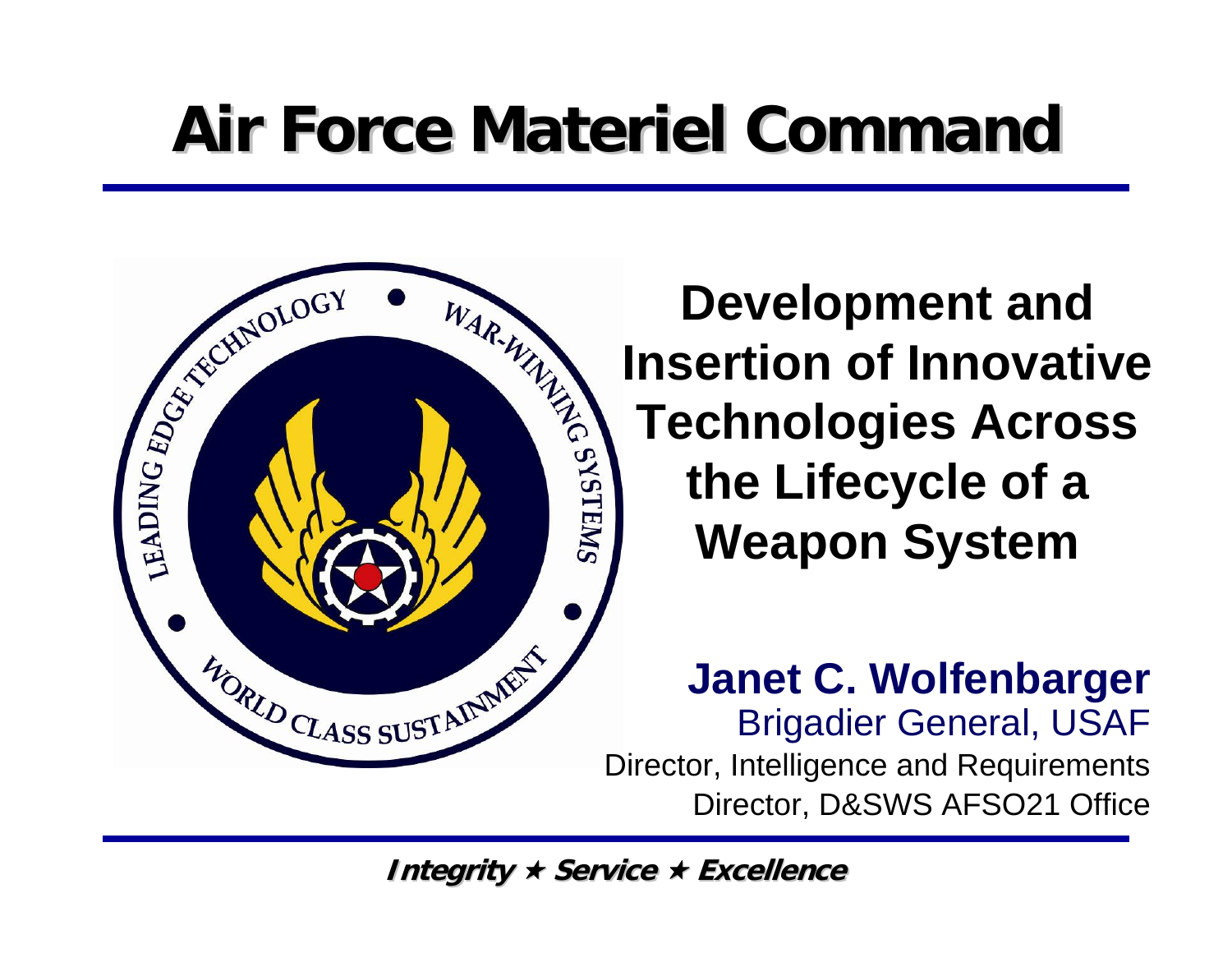

**Overview**

- **Ongoing AF/AFMC initiatives to improve technology insertion:** 
	- – **Pre-MS B: AFSO21 Develop and Sustain Warfighting Systems (D&SWS) Technology Development (TD) Initiatives**
	- **Sustainment: Sustainment Technology Process (STP) to develop focused sustainment technology investments**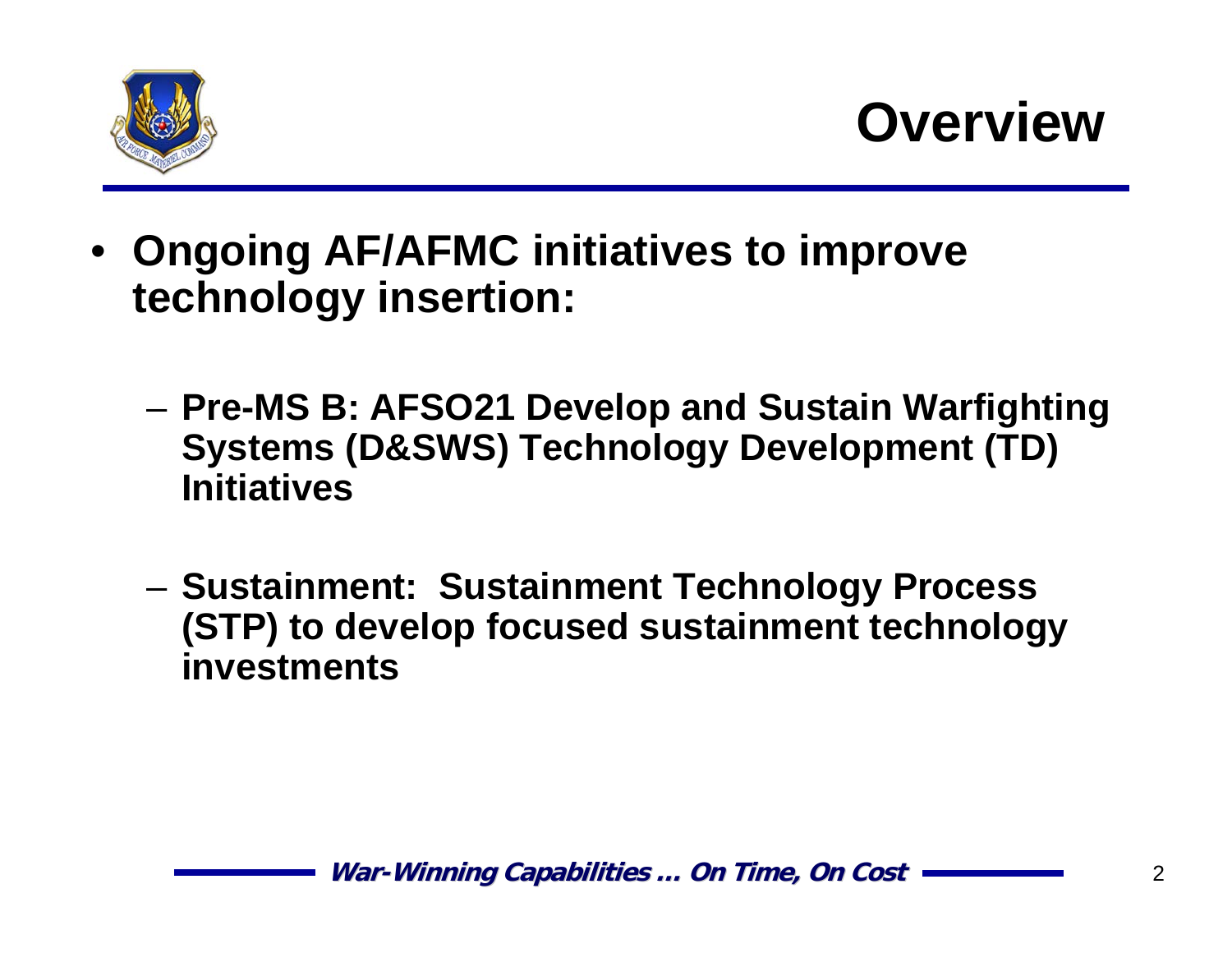

### **Integrated Life Cycle Management**



**Development and Sustainment of Warfighter Systems "Technology Development Process"**

| <b>TD 1-14</b> | <b>TD 1-12</b> | TD 1-13                                             |  |
|----------------|----------------|-----------------------------------------------------|--|
|                |                | <b>Tech Needs   Tech Maturity   Tech Transition</b> |  |

**Sustainment Technology Process**

**War-Winning Capabilities ... On Time, On Cost Cost Capabilities ... On Time, On Cost**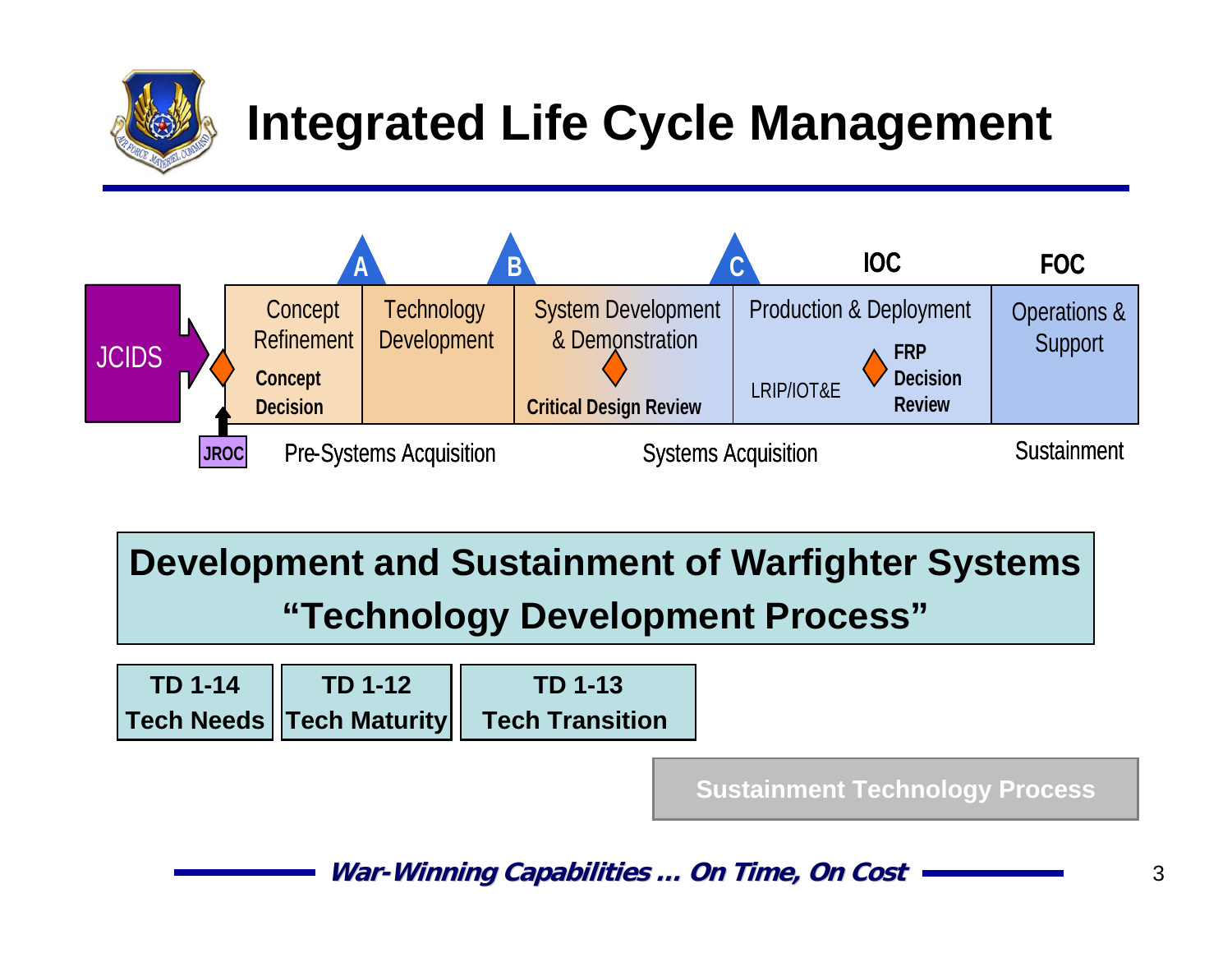

#### **Air Force Special Operations for the 21st Century (AFSO21)/D&SWS**

#### *Part of the Answer*

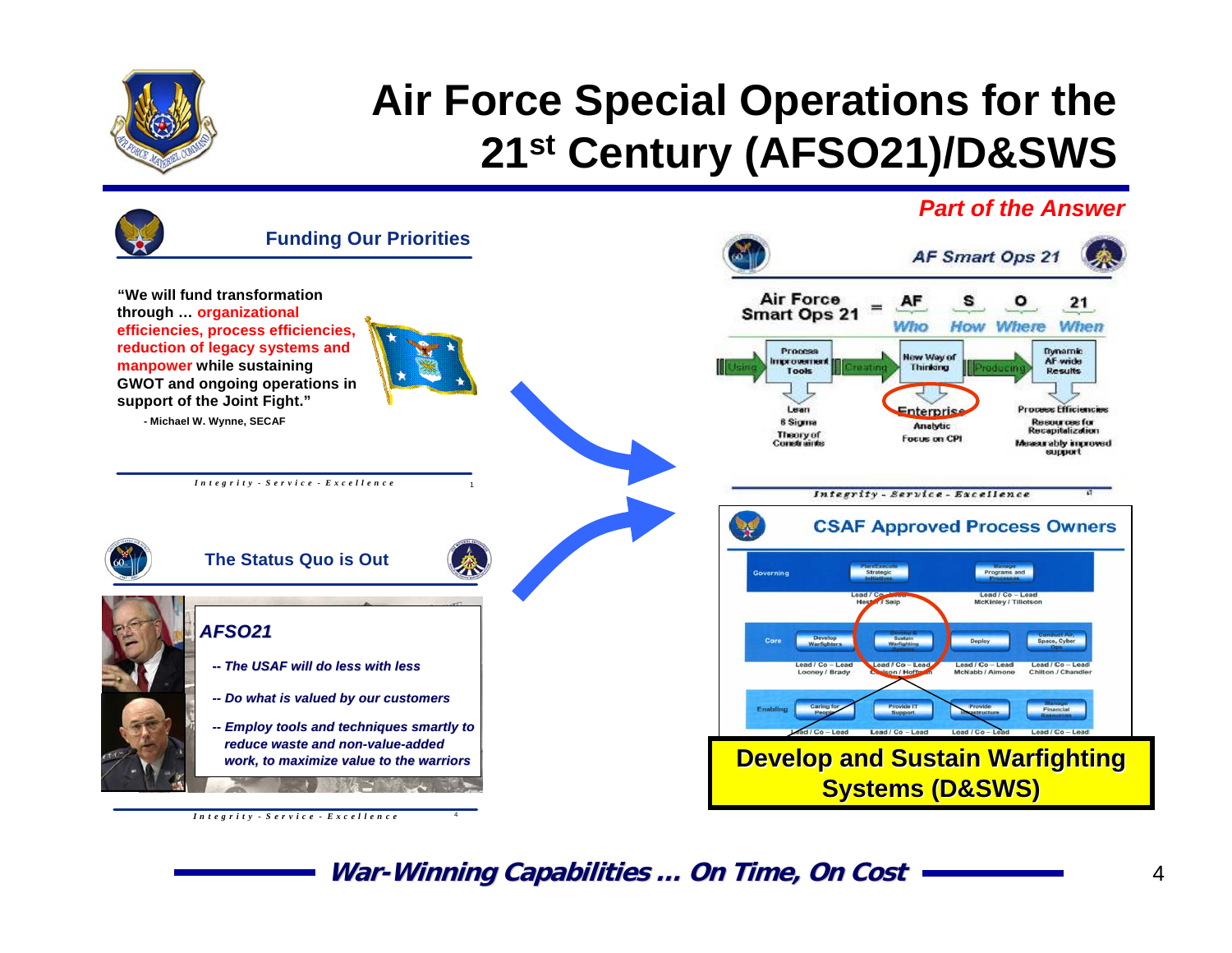#### **D&SWS Sub-Processes** *\*Sub-Process Owners,\* Co-Leads, Design Team Leads*

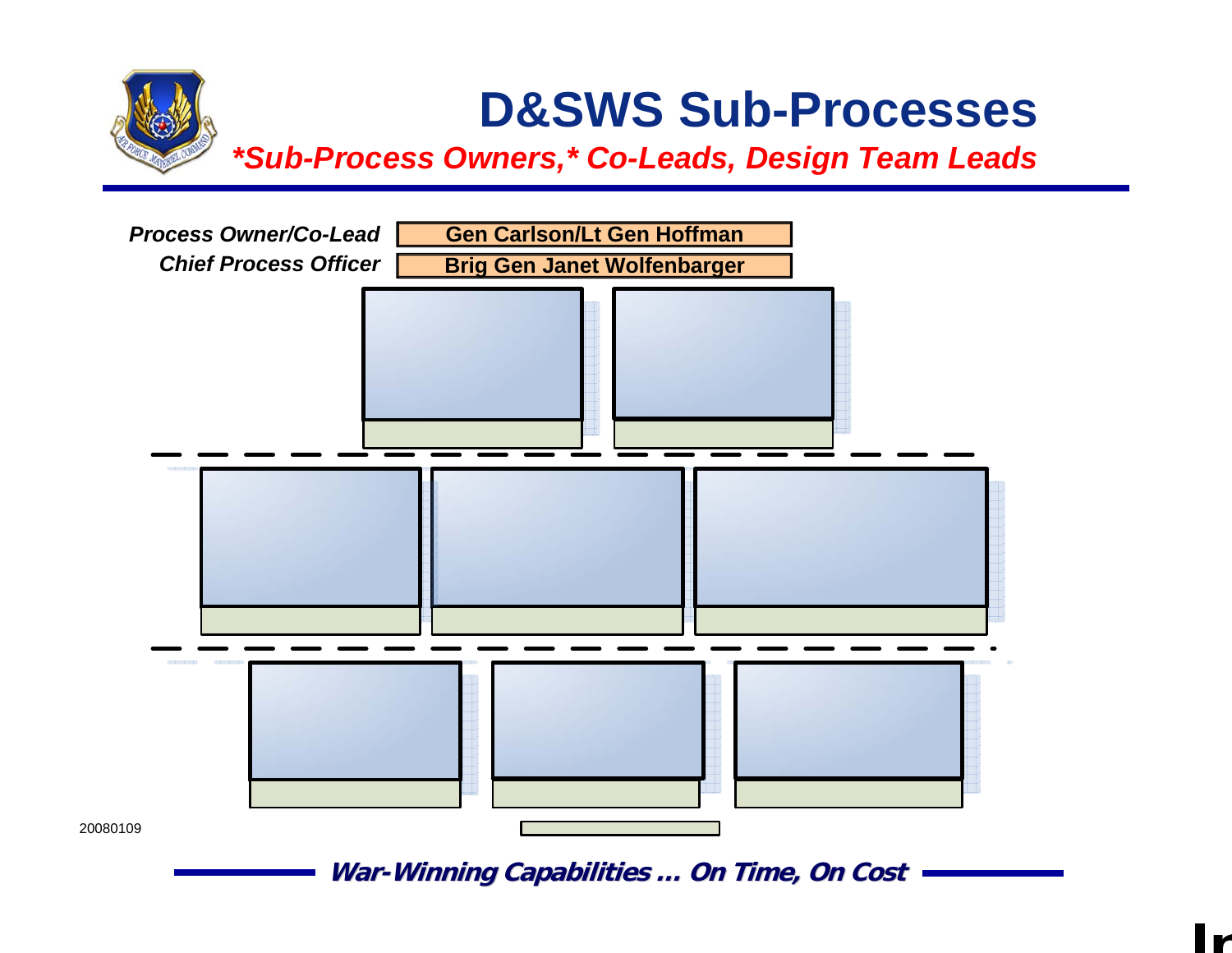#### **As-Is Technology Development Process**



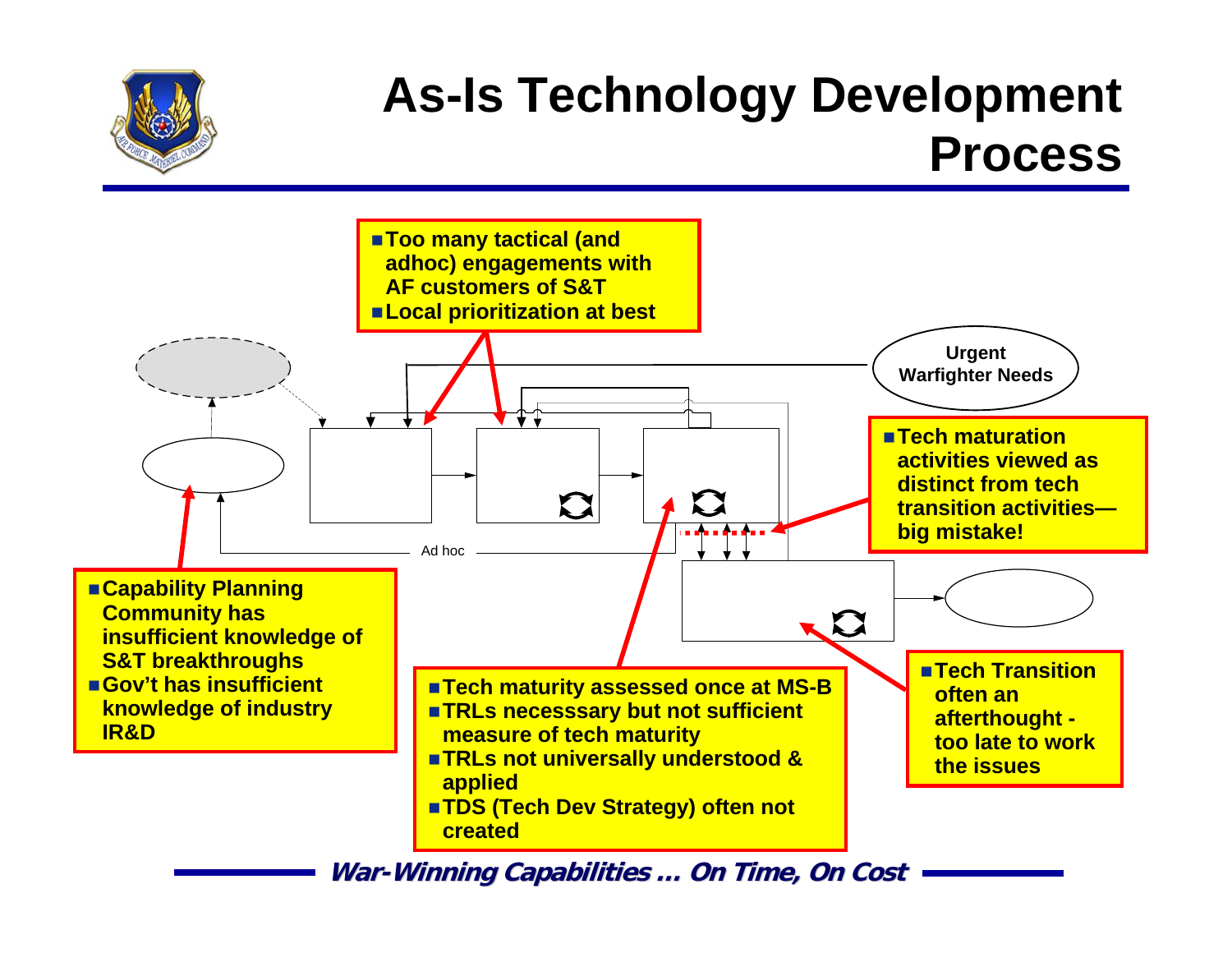

## **D&SWS Technology Development Initiatives**



**AF-wide process to identify and prioritize tech needs AF-wide process to identify and prioritize tech needs linked to capability gaps and program requirements linked to capability gaps and program requirements**

**Benefits: Best technologies needed to achieve AF's highest priorities receive highest investment priority.**

**"Tech Push" better influences capability planning.**

**Establish comprehensive "yardstick" to assess maturity of technologies Establish comprehensive "yardstick" to assess maturity of technologies (more than technology readiness levels: include testability, (more than technology readiness levels: include testability, manufacturability, integratability, supportability, etc) manufacturability, integratability, supportability, etc)**



**Establish disciplined and collaborative "stage-gating" Establish disciplined and collaborative "stage-gating" process to ensure highest confidence in successful process to ensure highest confidence in successful technology transition technology transition**

**Benefits: Reverse the trend of starting SDD with immature technologies which cause RDT&E and production cost growth and schedule slips**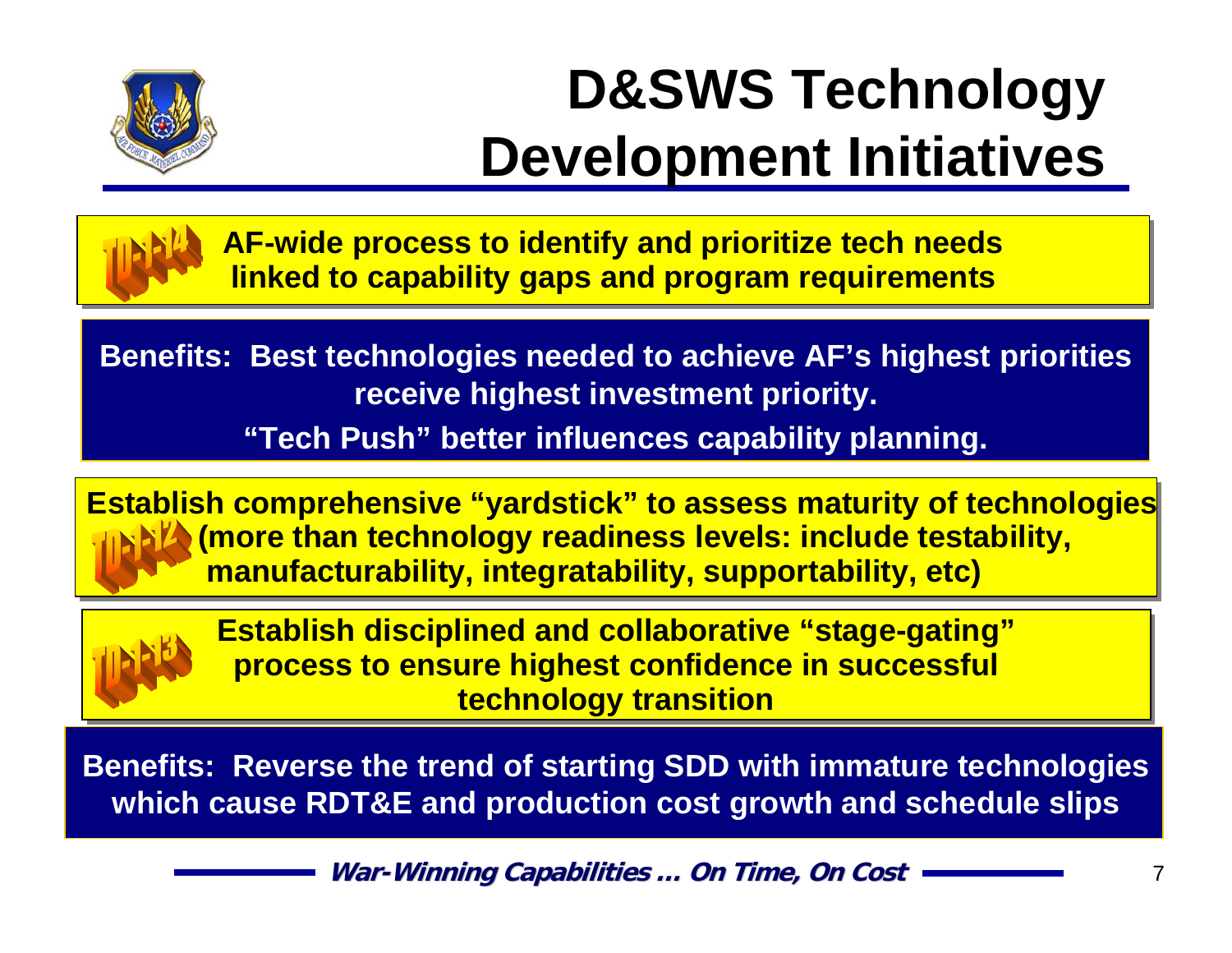

### **Integrated Life Cycle Management**



**Development and Sustainment of Warfighter Systems "Technology Development Process"**

| TD 1-14 | TD 1-12                           | TD 1-13                |
|---------|-----------------------------------|------------------------|
|         | <b>Tech Needs I Tech Maturity</b> | <b>lech Transition</b> |

**Sustainment Technology Process**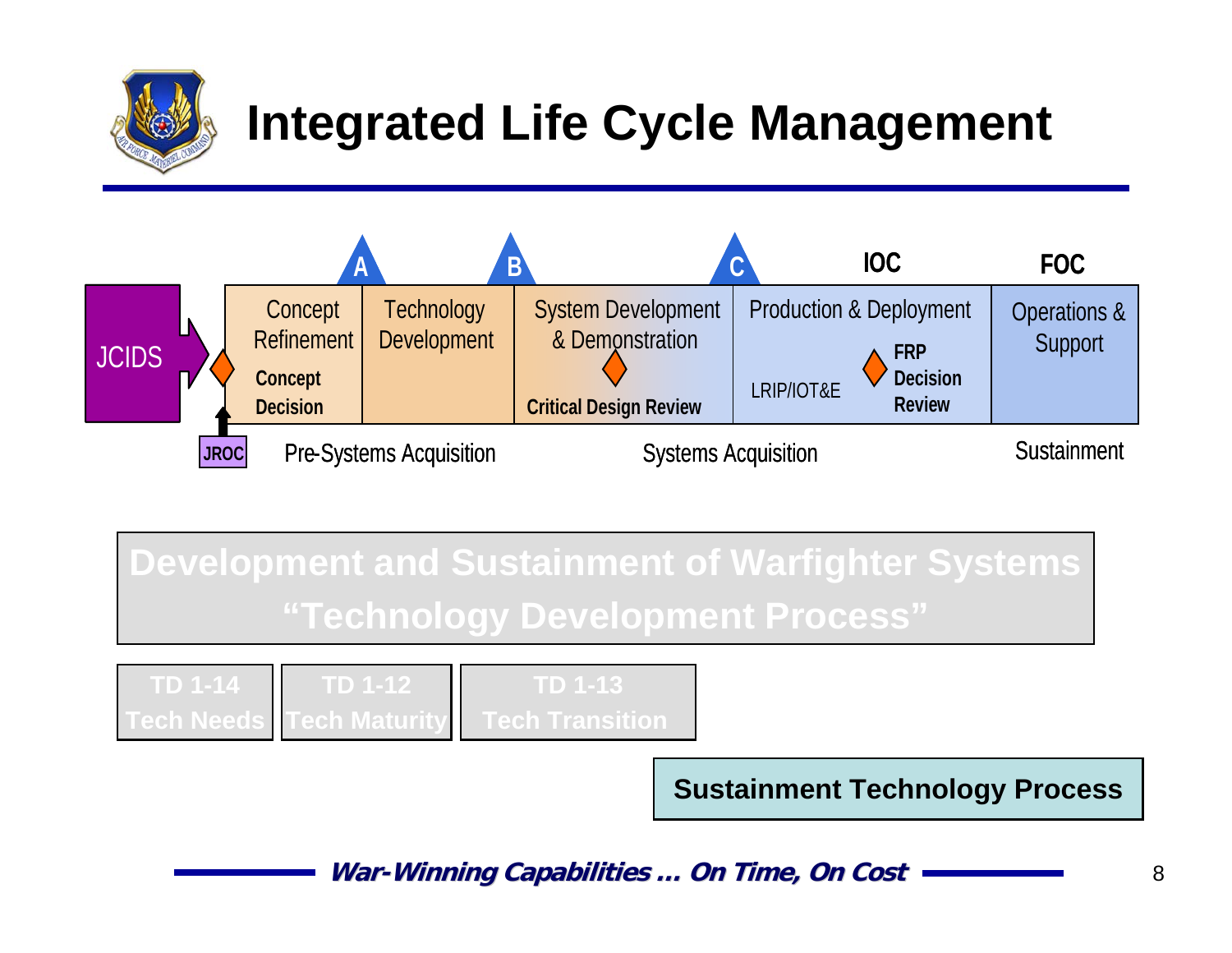

## **Strategy Development**

#### **Top Down Capability Driven Process to Support Strategic Sustainment Technology Investments**

| <b>Strategic Drivers</b>                                                                               | <b>Strategic Thrusts</b>                                                               | <b>Focus</b>                                                          |                                                                   |
|--------------------------------------------------------------------------------------------------------|----------------------------------------------------------------------------------------|-----------------------------------------------------------------------|-------------------------------------------------------------------|
| E-Log21<br>• Reduced O&S Costs<br>and increase system<br>availability                                  | • Improve the<br>sustainability of weapon<br>systems, and influence                    | <b>Areas</b><br>• Crack &<br>Corrosion<br><b>Detection</b>            | <b>Technology</b><br><b>Working Groups</b>                        |
| <b>AFMC Balance</b><br><b>Scorecard</b><br>• Sustain Weapon                                            | the sustainability of new<br>systems in development                                    | • Coat/Decoat<br>$\cdot$ NDI<br>• LO Maintainability                  | <b>Airframe</b><br><b>Sustainment - TWG</b>                       |
| <b>Systems</b><br>· Improve equipment<br>availability at<br>reduced cost<br>• Enhance Sys              | • Improved Inspection,<br><b>Fault Detection,</b><br><b>Prognostics and</b>            | $\bullet$ CBM + Integrity<br>• Maintenance<br>Shop                    | <b>Propulsion</b><br><b>Sustainment - TWG</b><br><b>MRO&amp;P</b> |
| <b>Reliability</b><br><b>Customer Needs</b><br>• MAJCOMS                                               | <b>Diagnostics Capability</b><br>(Sense and Respond)                                   | Improvements<br>• Aircraft<br>Subsystem                               | <b>Sustainment - TWG</b><br><b>Combat</b>                         |
| $\bullet$ AFMC<br><b>AFRL FLTC</b><br>• Affordable Mission                                             | • Apply Advanced<br><b>Practices for</b><br><b>Maintenance, Repair &amp;</b>           | <b>Diagnostics</b><br>• AGE, Test Equip<br>& Avionics                 | <b>Sustainment - TWG</b>                                          |
| <b>Generation &amp; Sust</b><br>Agile Combat Support<br>• Agile, Responsive &<br>Effective Sustainment | <b>Overhaul, Production</b><br><b>Processes, and Supply</b><br><b>Chain management</b> | • Obsolescence<br>Management<br>• Supply Chain<br><b>Enhancements</b> |                                                                   |
|                                                                                                        |                                                                                        |                                                                       |                                                                   |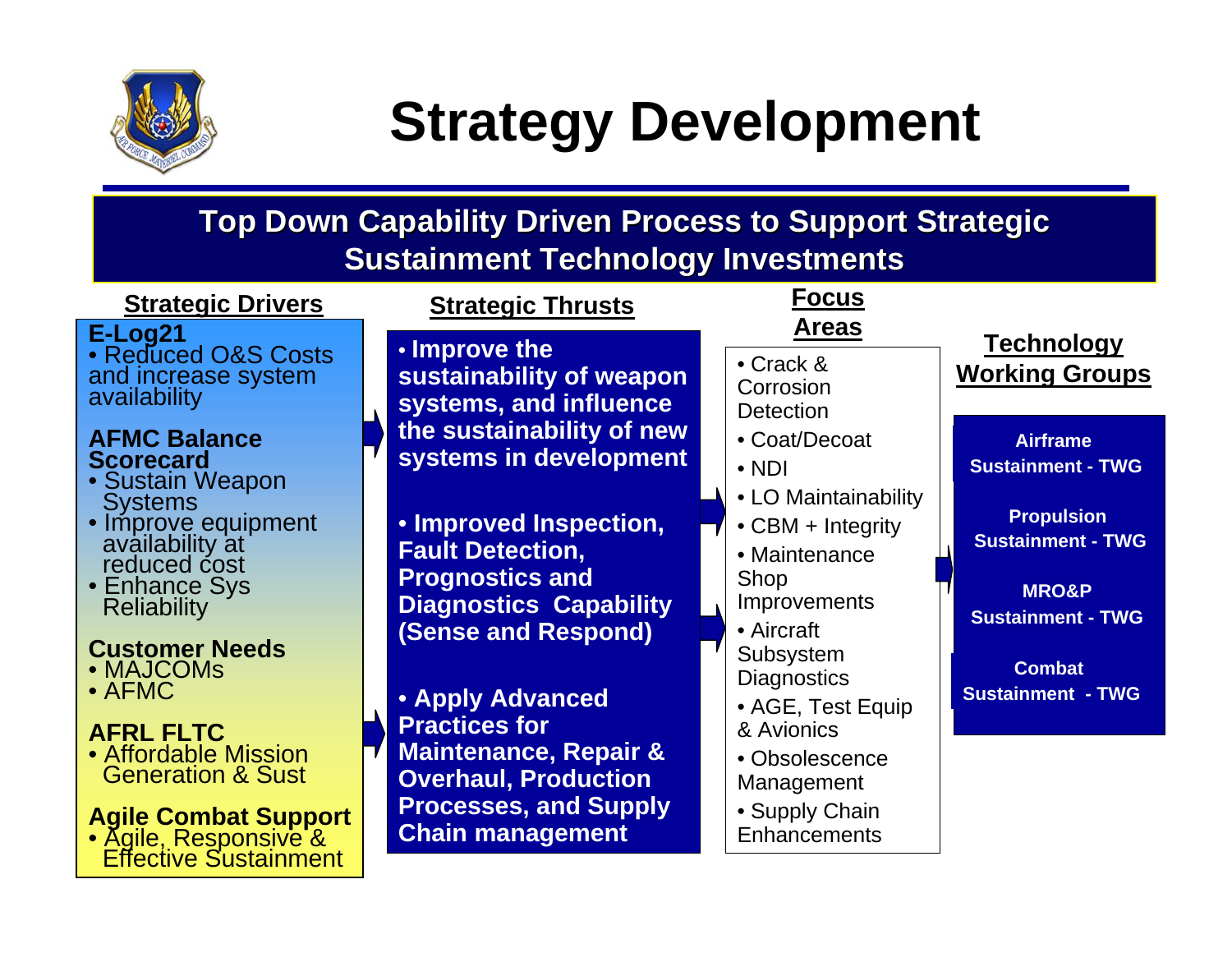

## **Governance Structure**

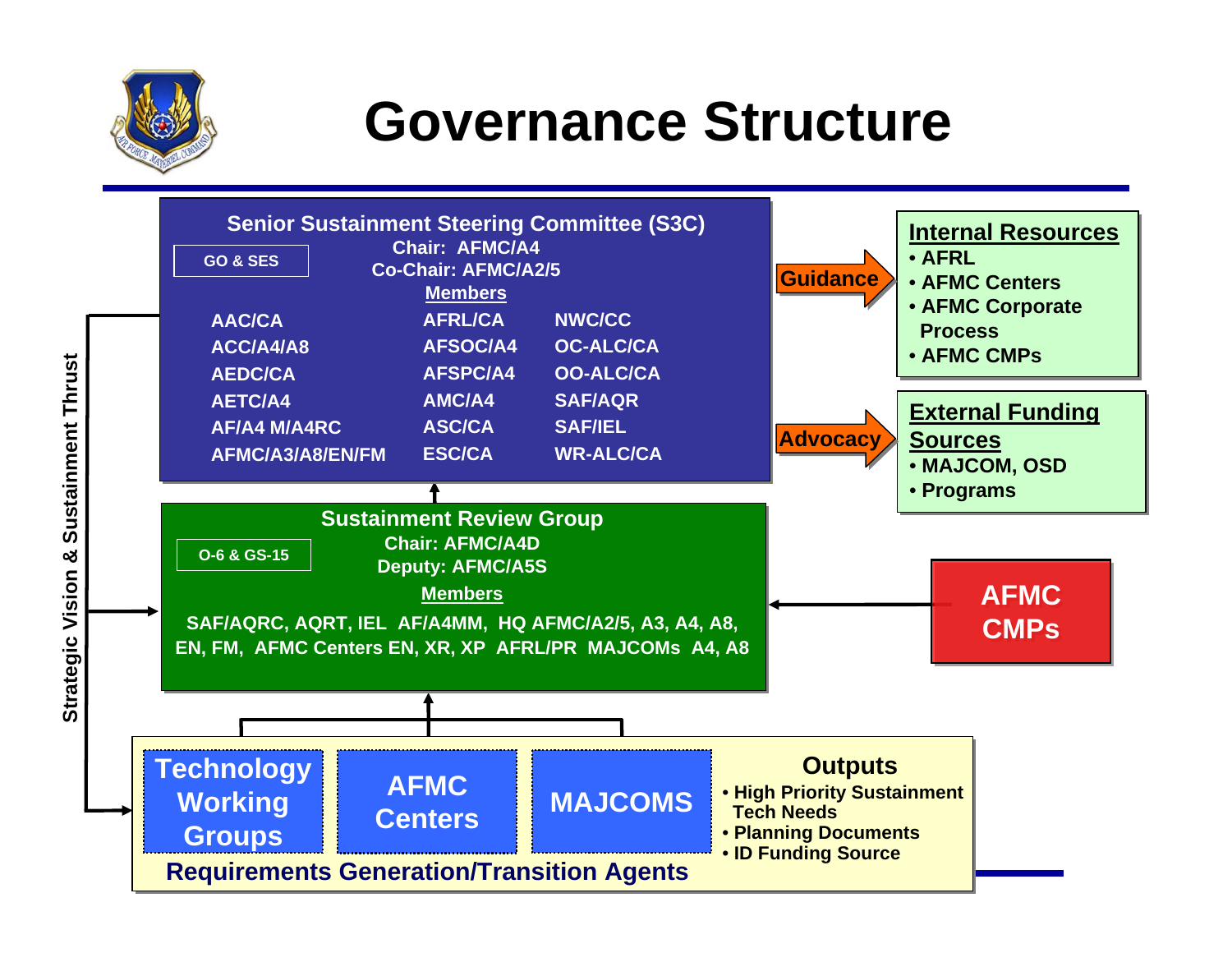

- **Expanded S3C membership to include MAJCOMs**
- **S3C approved sustainment technology needs:** 
	- – **Submitted for OSD transition/sustainment funding sources, i.e., Quick Reaction Funds, Reduction in Total Ownership Cost (RTOC)**
	- **Guided FY09 APOM and FY10 POM (Aging Aircraft and S&T supporting Affordable Mission Generation & Sustainment)**
		- Funded projects include: Condition Based Maintenance Plus, Non-destructive Inspections, LO Maintainability, and Improved Depot Processes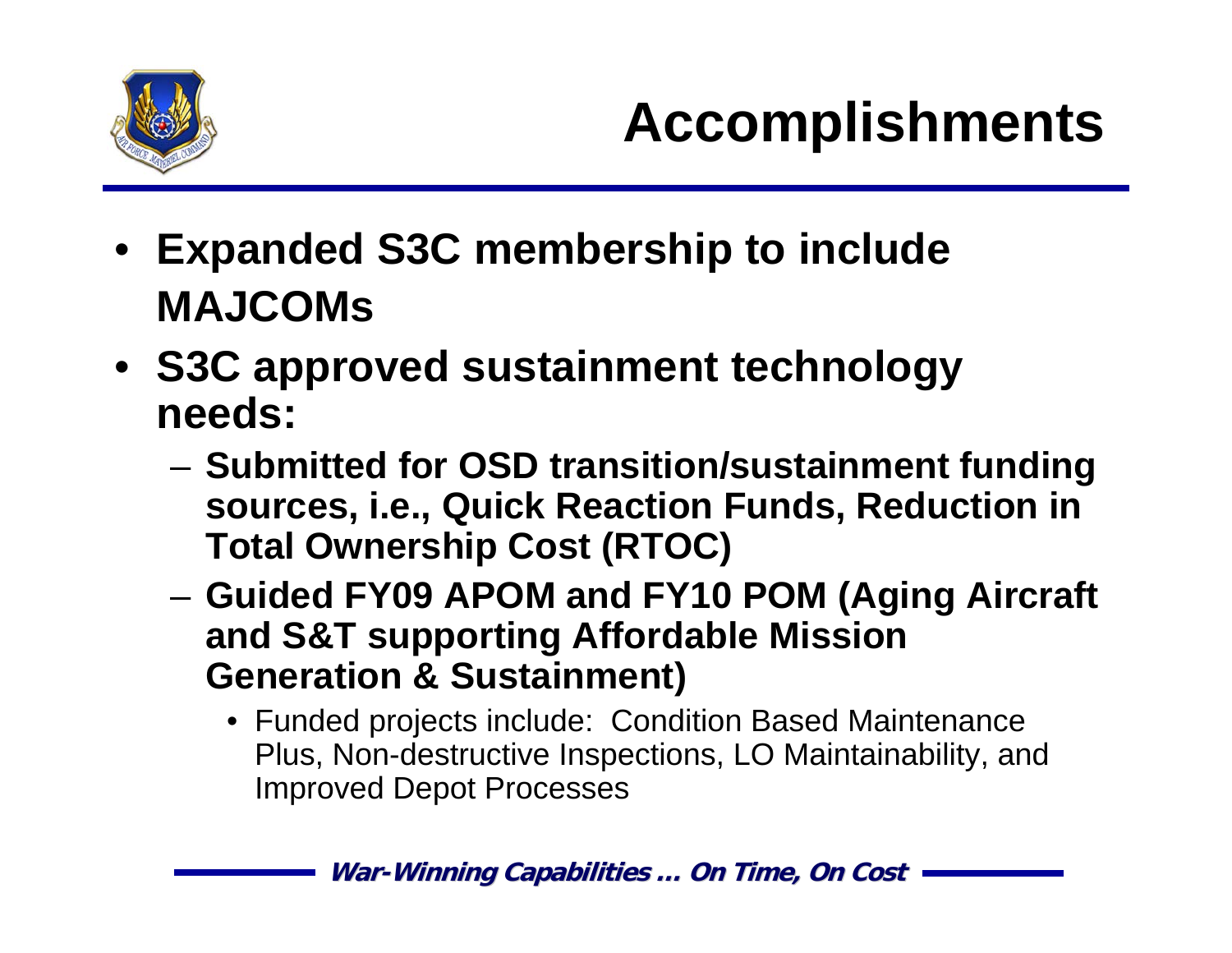

- **Leverage Industry Research & Development (IR&D) and Small Business Innovation Research (SBIR) Commercialization Pilot Program (CPP)**
- **Technology Roadmap Development**
	- **Provides a WBS structured approach to acquire, test, and implement critical sustainment technology to meet a specified capability**
	- **Utilizing A2/5 modified Capability Based Roadmap Tool**
- **STP Performance measures being developed and implemented ECD: Jun 08**
- **Finalizing governance document: AFMCI 61-103; S&T and Technology Transition Planning**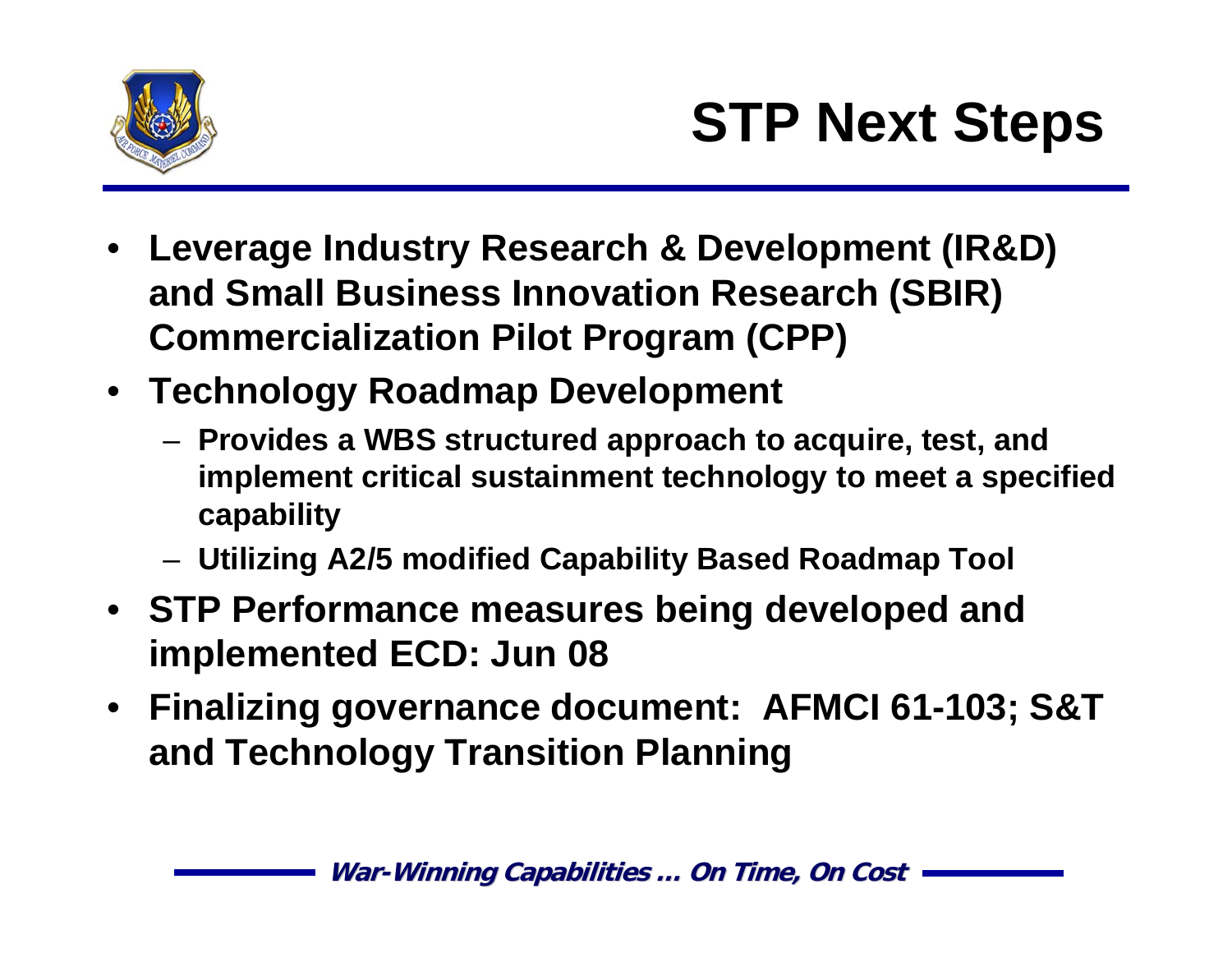

**Objective is to develop and insert innovative technologies across the lifecycle of a weapon system**

- **Pre-MS B: D&SWS initiatives focus on identifying highest priority needs, improved technology maturity assessments and establishing high confidence gated technology transition**
- **Sustainment: Strategy-to-task driven process to support cross-cutting sustainment technology investments**

**War-Winning Capabilities Winning Capabilities … On Time, On Cost On Time, On Cost**<sup>13</sup> **AFMC and the AF are pressing forward with revolutionary initiatives to**  *Develop & Insert Innovative Technologies into AF Weapons Systems*